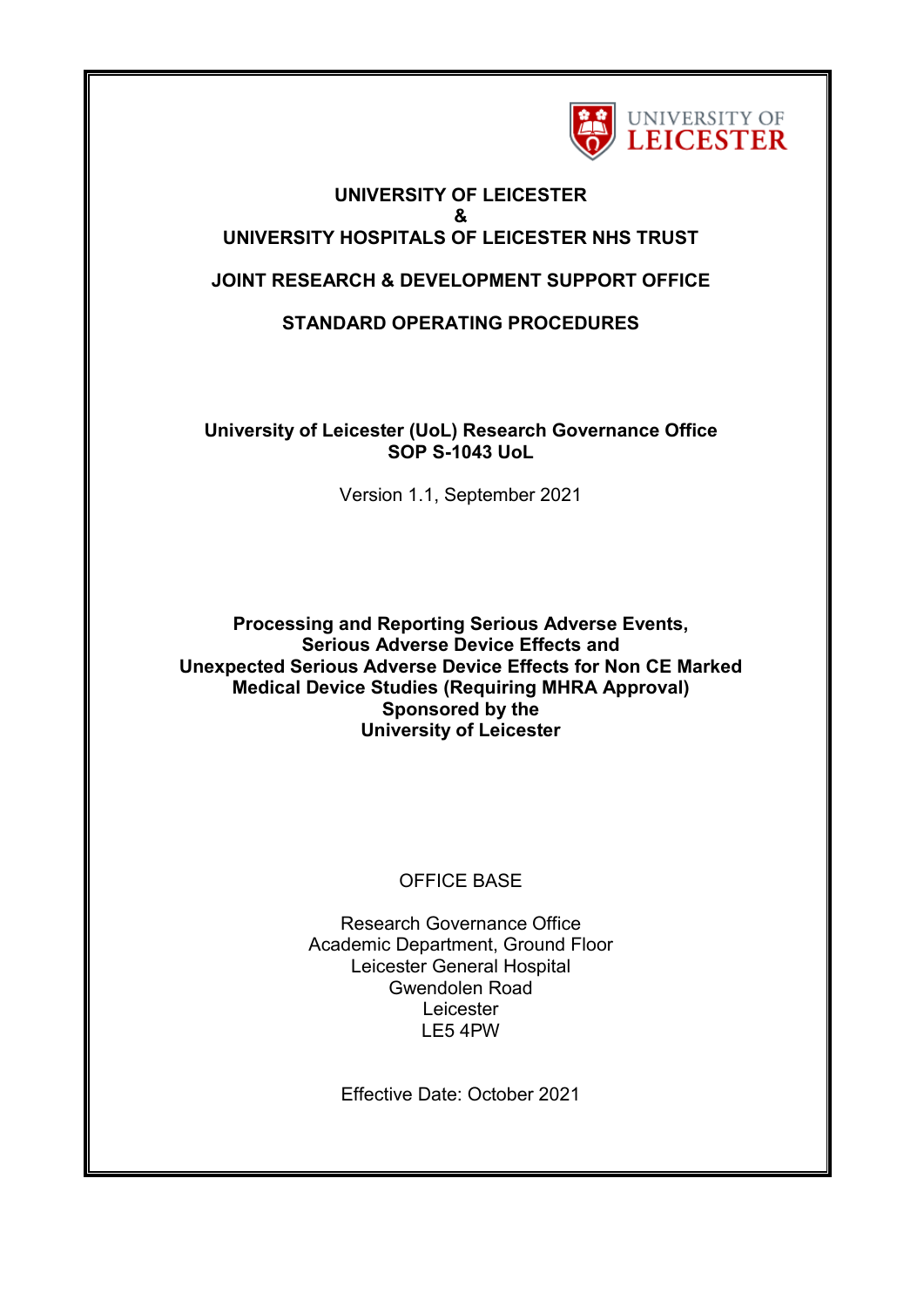**Standard Operating Procedure: S-1043 UoL Processing and Reporting Serious Adverse Events, Serious Adverse Device Effects and Unexpected Serious Adverse Device Effects for non CE Marked Medical Device Studies (Requiring MHRA Approval) Sponsored by University of Leicester (UoL)**



Next Review: Sept 2023

# **1 Introduction**

This Standard Operating Procedure (SOP) describes the process required by the University of Leicester (UoL) for identifying, documenting and reporting all adverse events (AEs) for non CE marked medical device studies (requiring approval by the MHRA) sponsored by University of Leicester.

In order to comply with the appropriate legislation, all researchers must be aware of the definitions and procedures in relation to AEs for medical device studies. This legislation includes:

# [Medical Device Regulations 2002](http://www.legislation.gov.uk/uksi/2002/618/contents/made)

Medical Device Directives [90/385/EEC](http://eur-lex.europa.eu/LexUriServ/LexUriServ.do?uri=CONSLEG:1990L0385:20071011:en:PDF) and [93/42/EEC,](http://eur-lex.europa.eu/LexUriServ/LexUriServ.do?uri=CONSLEG:1993L0042:20071011:en:PDF) [ISO 14155:2011](https://www.iso.org/standard/45557.html) (Clinical investigations of medical devices for human subjects – Good Clinical Practice) European Commission Guidelines on Medical Devices [MEDDEV 2.7/3](http://ec.europa.eu/consumers/sectors/medical-devices/files/meddev/2_7_3_en.pdf)

# **2 Scope**

This SOP applies to all staff and external individuals involved in research activity involving non-CE marked devices or CE marked devices that are being used outside their intended use(s) covered by the CE marking that require MHRA approval.

# **3 Definitions**

# **3.1 Medical Device**

A medical device is defined as any instrument, apparatus, appliance, material or other article, whether used alone or in combination with any software necessary for its proper application which is:

a) Intended by the manufacturer to be used, alone or in combination, for human beings for one or more of the specific purpose(s) of:

- Diagnosis, prevention, monitoring, treatment or alleviation of disease
- Diagnosis, monitoring, treatment, alleviation of, or compensation for, an injury
- Investigation, replacement, modification, or support of the anatomy or of a physiological process
- Supporting or sustaining life
- Control of contraception
- Disinfection of medical devices

b) Which does not achieve its primary intended action in or on the human body by pharmacological, immunological or metabolic means, but which may be assisted in its intended function by such means.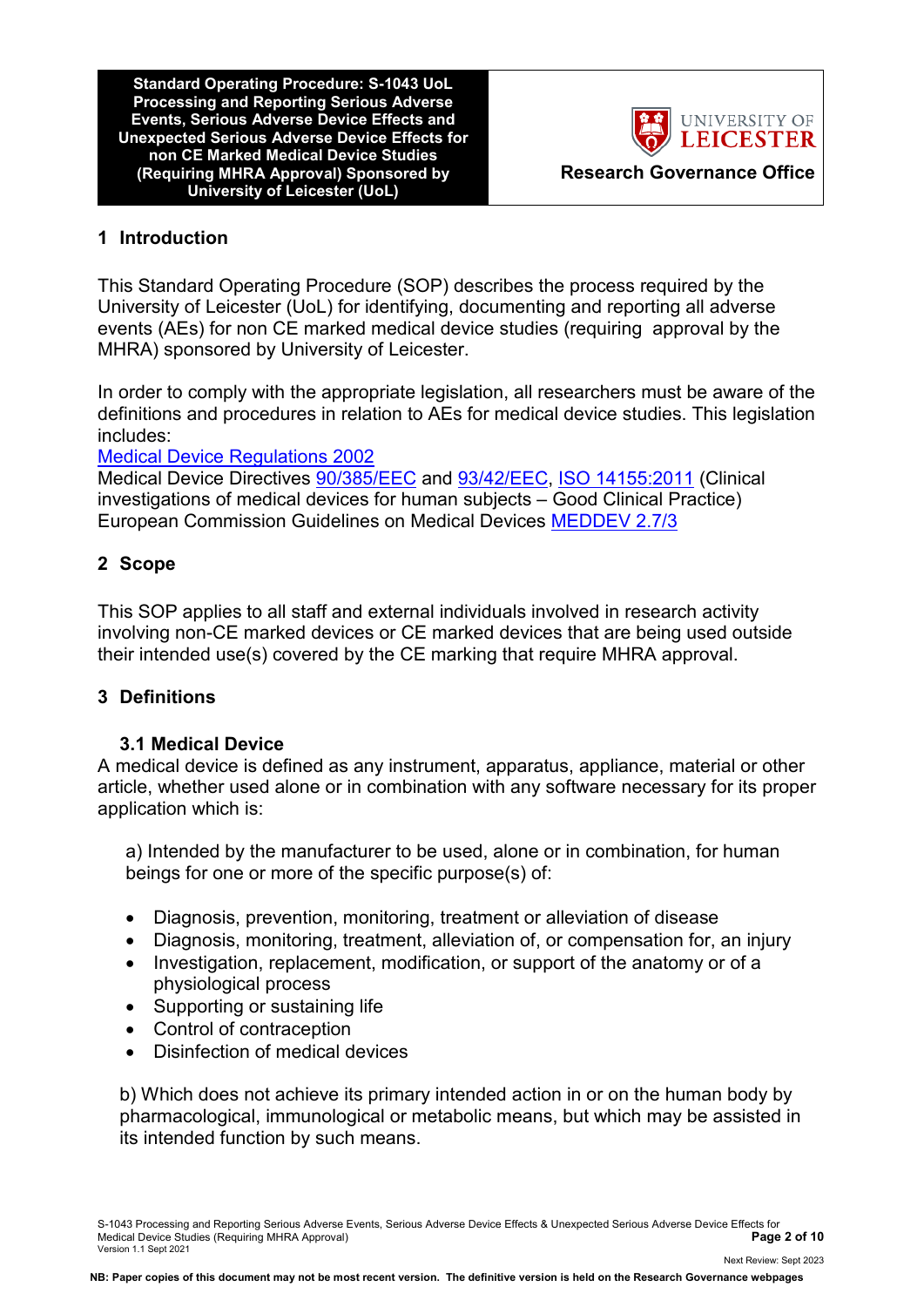This definition of medical device is asper ISO 14155 Clinical investigation of medical devices for human subjects - Good Clinical Practice and **does not apply to** *in vitro* diagnostic medical devices (which is covered by ISO 13485:2003).

### **3.2 Investigational Medical Device**

An Investigational Medical Device is a medical device being assessed for safety or performance in a clinical investigation. This includes medical devices already on the market that are being evaluated for new intended uses, new populations, new materials or design changes.

### **3.3 Device Deficiency**

Inadequacy of a medical device related to its identity, quality, durability, reliability, safety or performance, such as malfunction, misuse or use error and inadequate labelling.

### **3.4 Device Malfunction**

Failure of an investigational medical device to perform in accordance with its intended purpose when used in accordance with the instructions for use or Clinical Investigation Plan (CIP).

### **3.5 Clinical Investigation Plan (CIP)**

A document that states the rationale, objectives, design and proposed analysis, methodology, monitoring, conduct and record keeping of the clinical investigation.

#### **3.6 Investigator's Brochure (IB)**

A compilation of the current clinical and non-clinical information on the investigational medicinal device relevant to the clinical investigation.

#### **3.7 Adverse Event (AE)**

An adverse event (AE) is an untoward medical occurrence, unintended disease or injury, or untoward clinical signs (including abnormal laboratory findings) in subjects, users or other persons, whether or not related to the investigational medical device/intervention.

An AE can therefore be any unfavourable and unintended sign (including abnormal laboratory results), symptom or disease temporarily associated with the use of the investigational medical device/intervention, whether or not considered to be related to the investigational medical device/intervention.

# **3.8 Adverse Device Effect (ADE)**

An adverse device effect (ADE) is an adverse event that is deemed to be **related** to the use of an investigational medical device. This includes any adverse event resulting from insufficiencies or inadequacies in the instructions for use, the deployment, the implantation, the installation, the operation, or any malfunction of the investigational medical device.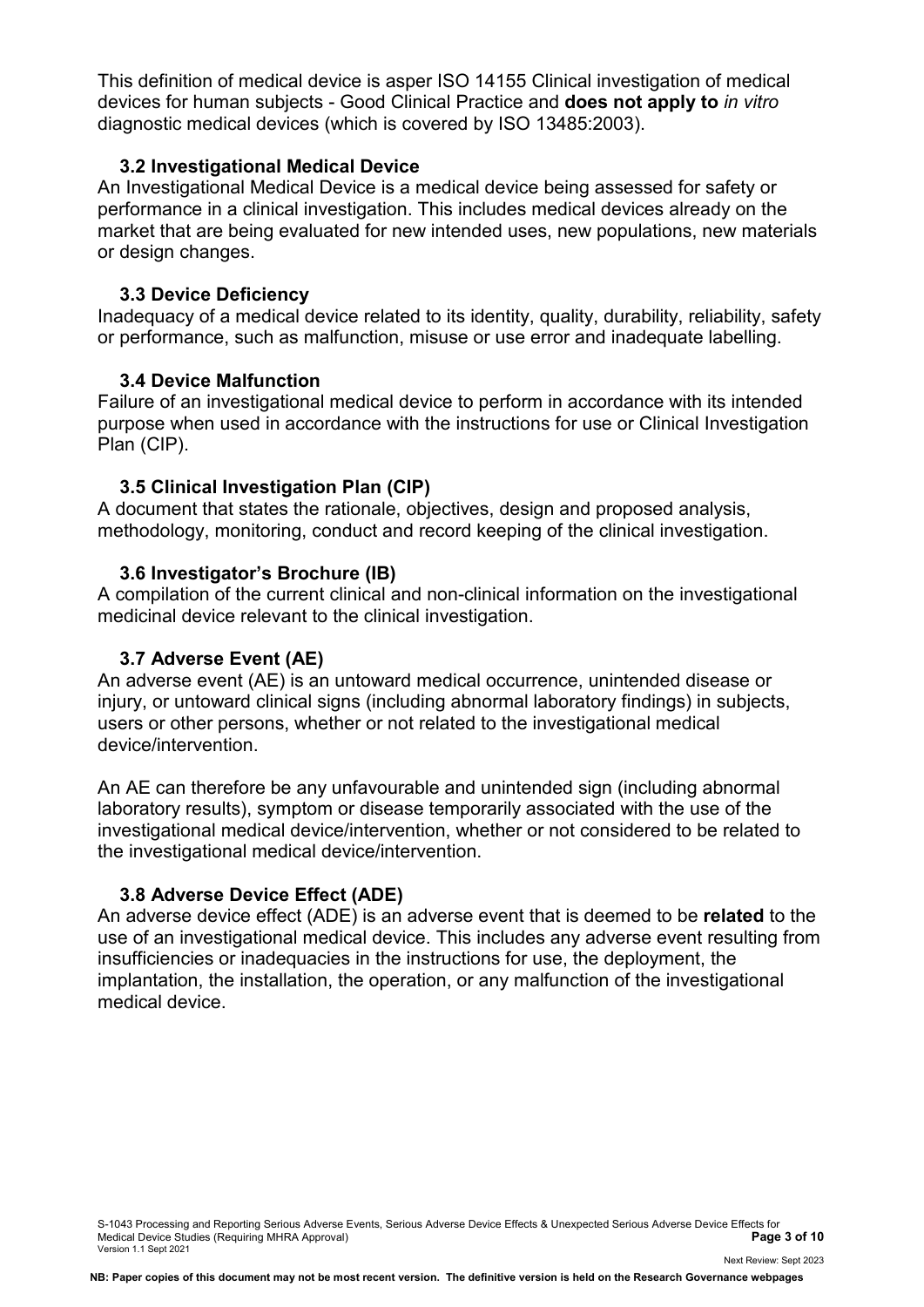An ADE includes any event that is a result of use error or intentional misuse. Use error refers to an act or omission of an act that results in a different device response than intended by the manufacturer or expected by the user. An unexpected physiological response of the subject does not in itself constitute a use error.

# **3.9 Serious Adverse Event (SAE)**

In medical device studies a Serious Adverse Event (SAE) is defined by ISO14155:2011 guidelines for medical device studies as an untoward occurrence in a trial subject that:

- led to a death
- led to serious deterioration in the health of the participant, that either resulted in:
	- o a life-threating illness or injury, or
	- o a permanent impairment of a body structure or a body function
	- $\circ$  in patient hospitalisation or prolonged in-patient hospitalisation
	- o medical or surgical intervention to prevent life threatening illness or injury or permanent impairment to a body structure or a body function.
	- o led to foetal distress, foetal death or a congenital abnormality or birth defect.

NOTE 1: This also includes device deficiencies that might have led to a SAE if:

- suitable action have not been taken
- intervention had not been made
- if circumstances had been less fortunate

NOTE 2: A planned hospitalisation for a pre-existing condition, or procedure required by the Clinical Investigation Plan (CIP) without a serious deterioration in health is not considered to be a serious adverse event.

# **3.10 Serious Adverse Device Effect (SADE)**

A SADE is an adverse device effect that has resulted in any of the consequences characteristic of a serious adverse event.

# **3.11 Anticipated Serious Adverse Device effect (ASADE)**

A serious adverse device effect which by its nature, incidence, severity or outcome has **been previously identified** in the current version of the Risk Assessment or the Investigator's Brochure.

# **3.12 Unanticipated Serious Adverse Device Effect (USADE)**

A serious adverse device effect which by its nature, incidence, severity or outcome has not been identified in the current version of the Risk Assessment and/or Investigator's Brochure.

# **4 Identification and Recording of Adverse Events**

The Principal Investigator (PI) at site or designee, is responsible for the identification of any AE as defined in the protocol/CIP. AE/ADEs defined as non-serious in nature must be recorded in the medical records and the Adverse Event/Device Effect record (Appendix 2) and retained with the case report form (CRF), unless it forms part of the CRF and is agreed by the Sponsor.

All AE and ADEs must be observed to ensure that they do not escalate to an SAE/SADE. There are no requirements to report these events to the Sponsor or Regulatory Agencies unless the AE meets the criteria of a SAE where the procedure described in section 5 must be followed.

S-1043 Processing and Reporting Serious Adverse Events, Serious Adverse Device Effects & Unexpected Serious Adverse Device Effects for<br>Page 4 of 10 Medical Device Studies (Requiring MHRA Approval) **Page 4 of 10** Version 1.1 Sept 2021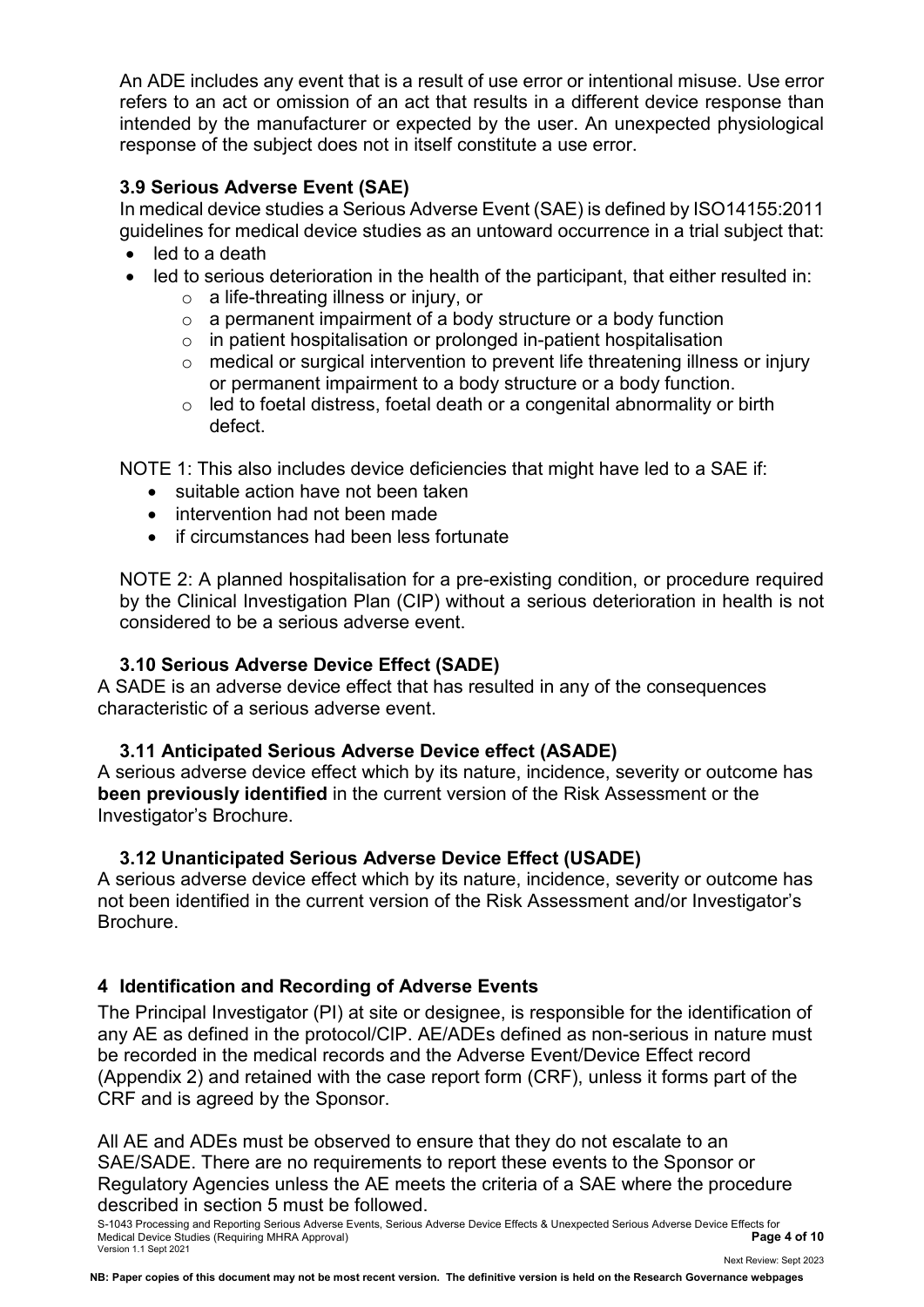# **5 Reporting of Adverse Events**

# **5.1 Reporting to Sponsor**

All SAEs/SADEs/USADEs in studies sponsored by UoL must be reported to the Sponsor **within 24 hours** of the research team becoming aware of the event unless they are listed in the protocol/clinical investigation plan as expected events. UoL Serious Adverse Event/Device Effect Report Form C for medical device studies (Appendix 3) must be used. This form and associated completion guidance document are both available on the RGO Website. This form and any documents provided to the Sponsor in support of the SAE/SADE/USADE MUST be anonymised and MUST not contain any patient identifiable data.

For UoL Sponsored studies, the Chief Investigator (CI) or Principal Investigator (PI) or the Sponsor delegated qualified individual is responsible for the review and sign-off of all serious adverse event/effects. In the event that the CI/PI is unable to sign the report immediately, the research team/site should not delay sending the report, however a CI/PI signed copy must be forwarded to the Sponsor as soon as possible (and within 7 days of the initial reporting). The research team/site must provide any additional information actively following-up the subject until either:

- The SAE/SADE/USADE resolves, or
- Until 30 days after the discontinuation of use of the medical device

After discussion with, and in agreement by the Sponsor, it may be possible for additional medically qualified individuals to be delegated the responsibility for reviewing and signing off the SAE form.

# **5.1.1 Multi-Centre studies**

All SAEs and SADEs from all sites must be sent to the Sponsor unless alternative arrangements have been agreed with the Sponsor. Where sites are managed through a third party contractor e.g. a Clinical Trials Unit it may be appropriate to make alternative arrangements for reporting. These arrangements will be specifically detailed in the third party agreement. All SAE/SADE will be reviewed by the Director of R&I at the monthly R&I Management Meeting, discussed at the Research Sponsorship Monitoring & Oversight Group (RSMOG), then ratified at the Research Sponsorship Committee (RSC). Should a USADE be reported at any site, the Sponsor will delegate the responsibility of informing all Principal Investigators involved in the study. Where required all medical devices at all sites will be quarantined until the MHRA investigation has been completed (see section 7).

# **5.2 Reporting to MHRA**

The following events are considered reportable to the MHRA in accordance with Annex 7, section 2.3.5 and Annex X, section 2.3.5 of Directives 90/385/EC and 93/42/8EEC respectively:

- Any SAE
- Any device deficiency that might have led to a SAE if:
	- o Suitable action had not been taken or
	- o Intervention had not been made or
	- o If circumstance had been less fortunate
- New findings/updates in relation to already reported events

S-1043 Processing and Reporting Serious Adverse Events, Serious Adverse Device Effects & Unexpected Serious Adverse Device Effects for<br>Page 5 of 10 Medical Device Studies (Requiring MHRA Approval) **Page 5 of 10** Version 1.1 Sept 2021 Next Review: Sept 2023 For all reportable events where there is an imminent risk or death, serious injury or serious illness and that requires prompt remedial action for other patients/subjects, users or other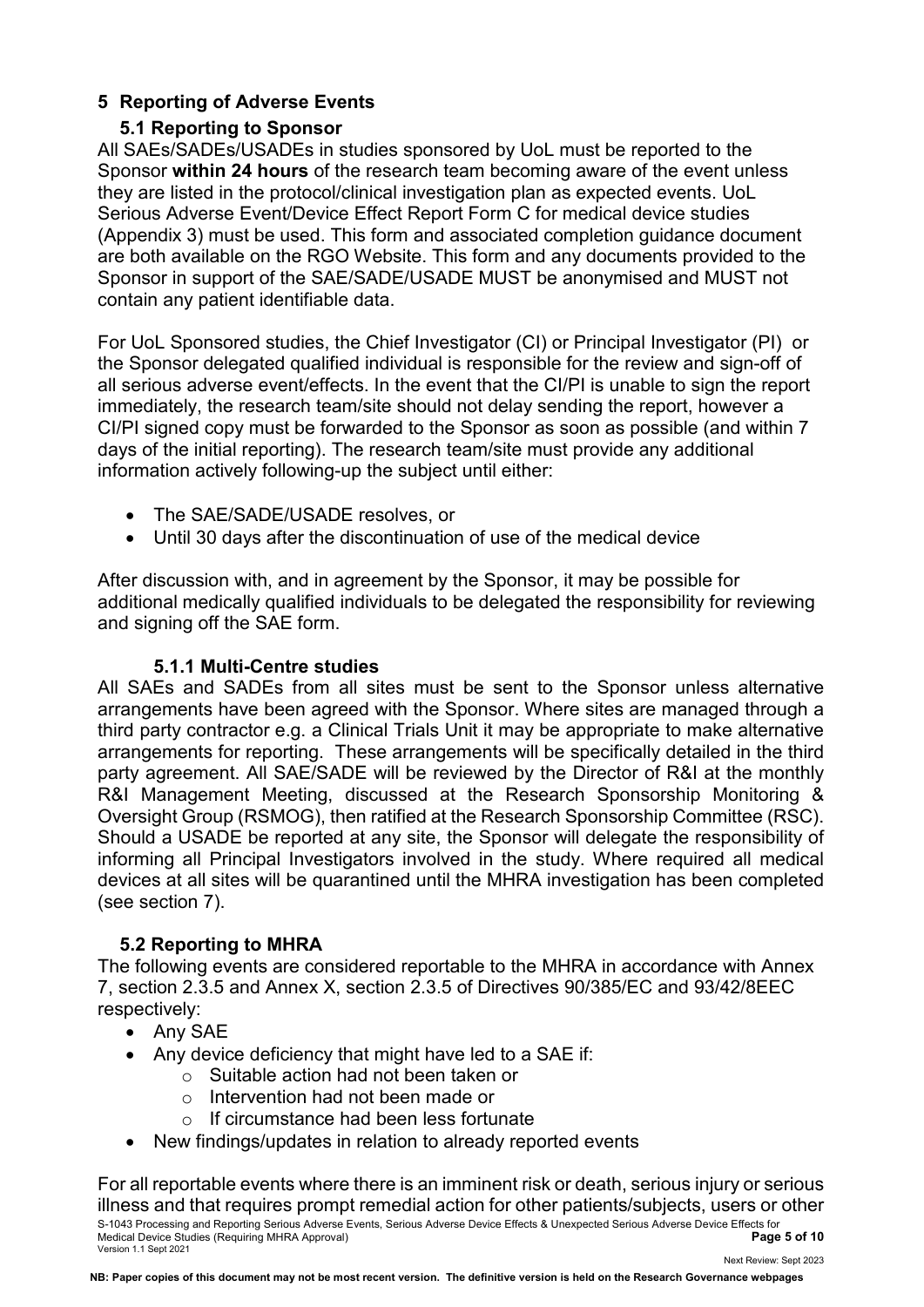persons or a new finding to it: the sponsor or designee must report to the MHRA immediately, but no later than **2 calendar days** after they become aware of such an event or new information in relation to an already reported event.

Any other reportable events as outlined above or any new finding/update in relation to them must also be reported immediately, but no later than **7 calendar days** after the sponsor becomes aware of them.

The sponsor or designee must notify the MHRA using the template tabulation form detailed in the appendix of the MEDDEV 2.7/3 document (see Appendix 5). The table gives a cumulative overview of the reportable events per clinical investigation and must be updated and transmitted to the MHRA every time a new reportable event or new finding to an already reported event is received.

The sponsor or designee shall identify the new/updated information in the status column of the tabular form as outlined below:

> a= Added (new reportable event) m=Modified (new finding/update to an already reported event) u=unchanged

Changes in lines should be highlighted in bold and/or colour in the respective column.

The report should be sent as an Excel file to  $a$ ic@mhra.gsi.gov.uk quoting MHRA's CI reference number or upload through MORE htttps://aic.mhra.gov.uk/ including the MHRA's CI reference number in the "incident description" field. All correspondence must be copied to the Sponsor.

The letter of no objection from the MHRA will also detail whether summary reports (including their frequency) need to be submitted to the MHRA. The information to be submitted must be provided in tabular format as shown on the second tab of Appendix 5.

The letter of no objection will also detail whether protocol deviations must also be reported to the MHRA (see SOP S-1013).

# **5.3 Reporting to REC**

The following SAEs/SADEs are considered reportable to the REC that gave the favourable ethical opinion:

- Those related to the administration of the medical device or any of the research procedures.
- USADEs- i.e. unanticipated events not listed in the Risk Assessment/Protocol as an anticipated occurrence.

Reports should be submitted within 15 days of the Chief Investigator becoming aware of the event using the Non-CTIMP Safety Report Form to the REC published on the HRA website<http://www.hra.nhs.uk/>

The Chief Investigator is also required to include a report of the safety of participants in the annual progress report to the REC.

Individual reports will be reviewed by the REC at a subcommittee or committee meeting. Any requests for further information should be provided as applicable and all correspondence should be copied to the Sponsor.

**NB: Paper copies of this document may not be most recent version. The definitive version is held on the Research Governance webpages**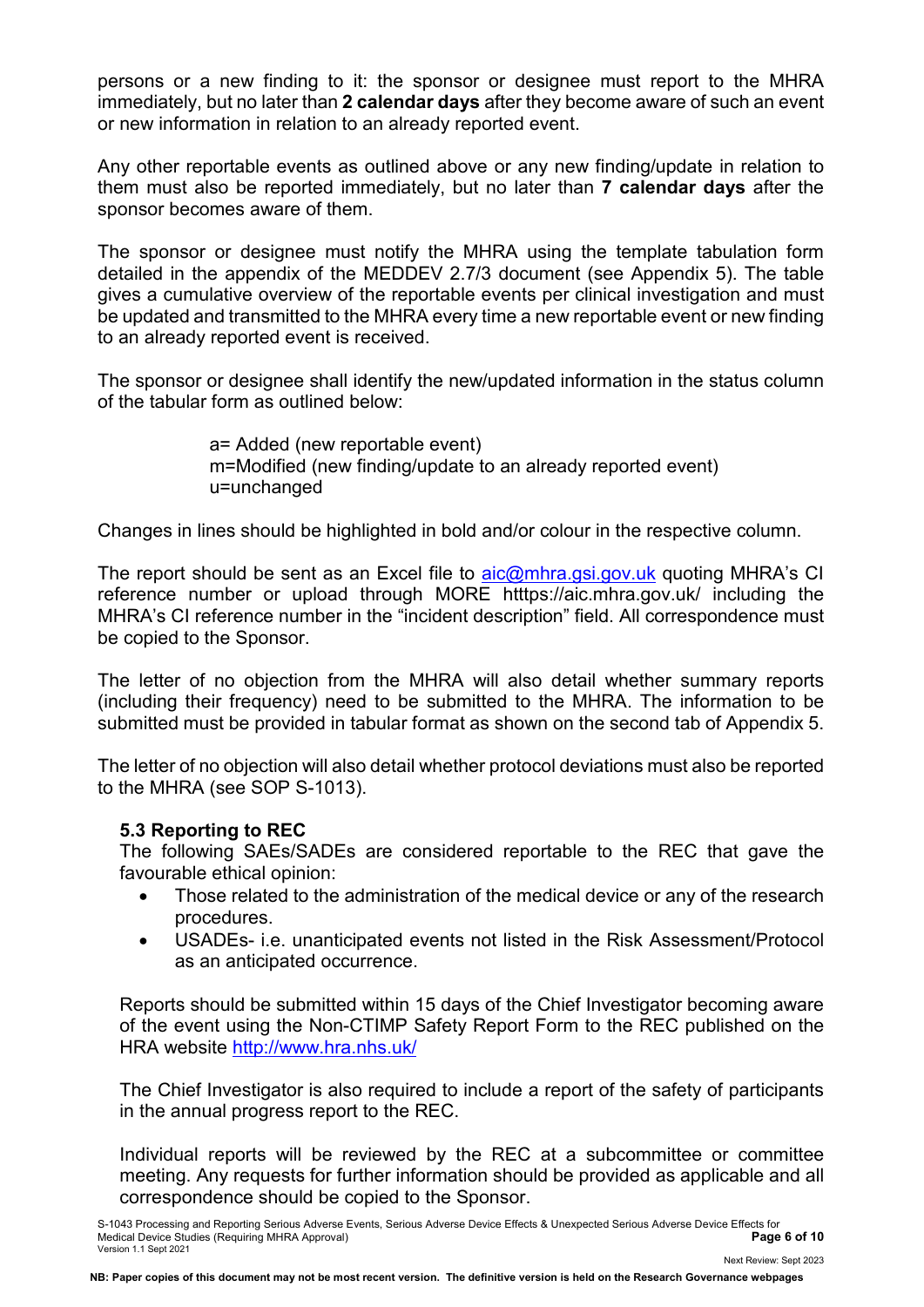### **5.4 Reporting to NHS Trust**

Where applicable, SAEs, SADE or USADEs which occur at site must be reported on the Trusts electronic incident reporting system (e.g. Datix). Reporting of incidents must be carried out in accordance with the Trusts Incident and Accident reporting policy.

# **6 Assessment of Adverse Events**

All assessments of AEs must be made by the Chief Investigator (CI)/Principal Investigator (PI) or the Sponsor agreed delegated medically qualified individual. The study Delegation of Authority and Signature Log must reflect this (Appendix 1 SOP S-1021 Informed consent for research sponsored by UoL).

Each AE must be assessed for seriousness, severity, causality and expectedness. Where there are two assessments of causality, for example, the CI/PI assessment do not concur, the causality made by the Investigator cannot be downgraded.

### **6.1 Assessment of Seriousness**

The assessor should make an assessment of seriousness as defined in section 3 Serious Adverse Events.

### **6.2 Assessment of Severity**

The relationship between the investigational medical device and the occurrence of each adverse event must be assessed utilising the device event categorisation flow chart (Appendix 1).

### **6.3 Assessment of Causality**

The assessor of any causality assessments will use clinical judgement to determine the relationship. The assessor must consult the current version of the Risk Assessment and/or the Investigator's Brochure where available.

When making a causality assessment, the following definitions should be used:

| <b>Not related</b>         | There is <b>no</b> evidence of causal relationship to the<br><b>Investigational Device.</b>                                                                 |  |
|----------------------------|-------------------------------------------------------------------------------------------------------------------------------------------------------------|--|
| <b>Unlikely</b>            | The relationship with the use of the investigational medical<br>device seems not relevant and/or the event can be<br>reasonably explained by another cause. |  |
| <b>Possible</b>            | The relationship with the use of the investigational medical<br>device is weak but cannot be ruled out completely.                                          |  |
| <b>Probable</b>            | The relationship with the investigational medical device<br>seems relevant and/or the event cannot reasonably be<br>explained by another cause.             |  |
| <b>Causal Relationship</b> | The serious event is associated with the investigational<br>medical device beyond reasonable doubt.                                                         |  |

# **6.4 Assessment of Expectedness**

S-1043 Processing and Reporting Serious Adverse Events, Serious Adverse Device Effects & Unexpected Serious Adverse Device Effects for<br>Page 7 of 10 Medical Device Studies (Requiring MHRA Approval) **Page 7 of 10** Version 1.1 Sept 2021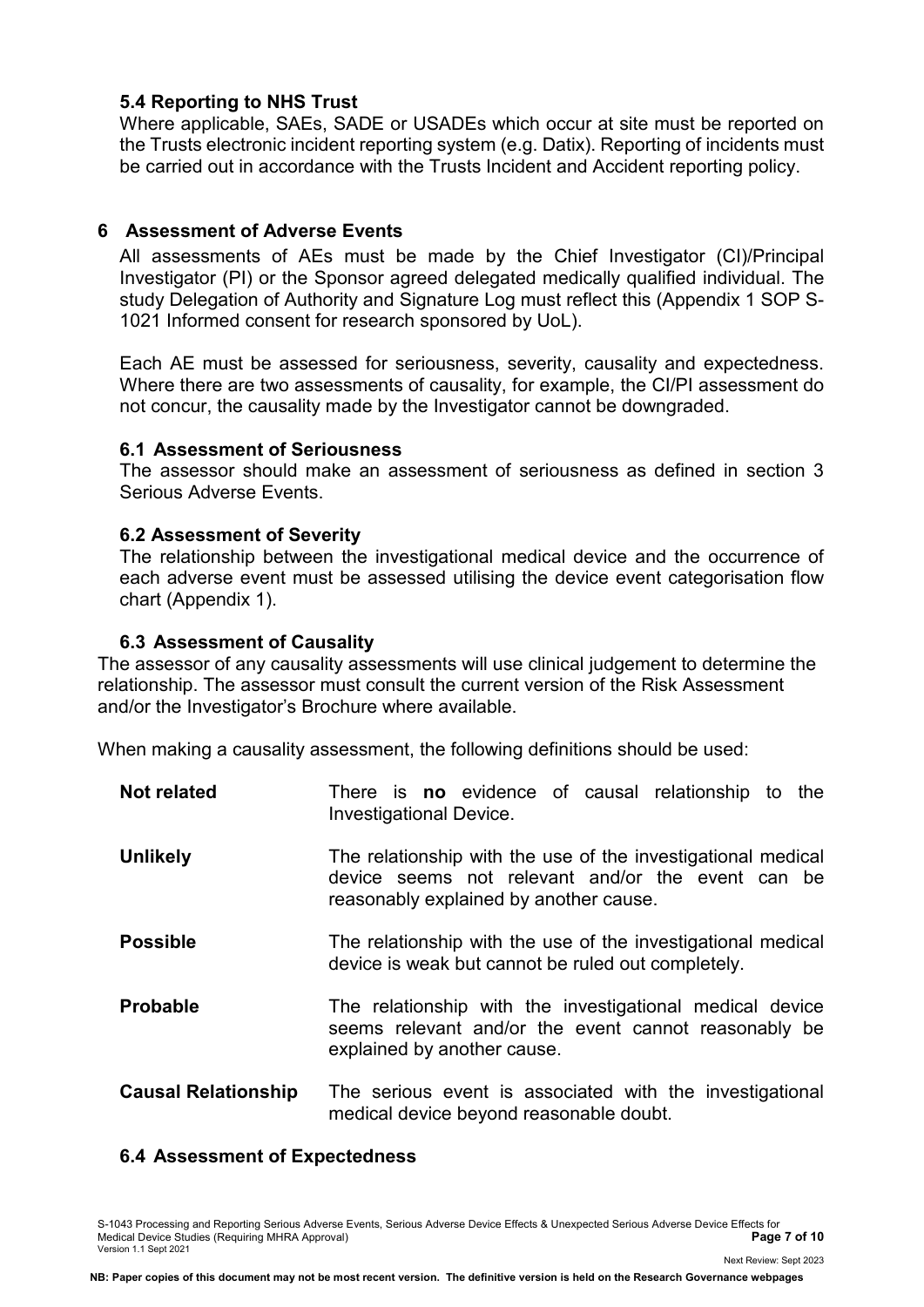The assessor must consult the current version of the Investigator brochure and/or Risk Assessment to determine where an event is expected. Where applicable in blinded studies, unblinding must occur to assess treatment assignment.

If the event is classified as an anticipated effect, which by its nature, incidence severity or outcome has been previously identified in the Risk Assessment and/or Investigator Brochure (IB) and/or the Protocol. This event does not require reporting to the Sponsor or Regulatory Agencies but must be recorded in the medical records and the adverse event record (Appendix 2). This document must be retained with the case report form unless it forms part of the case report form (CRF) and is agreed by the Sponsor. Where an event could be related to the medical device and is unanticipated in relation to the Investigator Brochure (IB)/Risk Assessment, the Investigator must report this event immediately or within 24hrs to the Sponsor/manufacturer and to the regulatory agencies within the required timelines

# **7 Quarantine of Devices**

The device must not be returned to the manufacturer until the MHRA has been given the opportunity to carry out/complete an investigation. In addition, the device **should not** be:

- Discarded
- Repaired
- Returned to the manufacturer

• Removed from the site / organisation premises without previous agreement from the Sponsor

All material evidence i.e. devices/parts removed, replaced or withdrawn from use following an incident, instructions for use, records of use, repair and maintenance records, packaging materials, or other means of batch identification **must** be:

- clearly identified and labelled
- stored securely

Evidence should not be interfered with in any way except for safety reasons or to prevent its loss. Where appropriate, a record should be made of all readings, settings and positions of switches, valves, dials, gauges and indicators, together with photographic evidence and eyewitness reports.

N.B: Consideration should be given to the practicality and implications of quarantining the device; for example if the device is an implantable device all further supplies of the device should be quarantined as a precaution until further advice is sought.

The Investigator and the Sponsor will undertake any requirements outlined in the MHRA investigation and follow-up as instructed.

# **8 Follow up of Adverse Events by Sponsor**

Acknowledgement will be issued to the Investigator from the Sponsor via email within 7 days of receipt of a fully completed form, and this must be filed in the TMF/ISF.

Each SAE/SADE/USADE will be registered on the recognised Sponsor database and reviewed by the Sponsor or their delegate, as per Appendix 6 (Medical Device SAE/SADE review process flowchart). This review may lead to queries being issued by

S-1043 Processing and Reporting Serious Adverse Events, Serious Adverse Device Effects & Unexpected Serious Adverse Device Effects for<br>Medical Device Studies (Requiring MHRA Approval) Medical Device Studies (Requiring MHRA Approval) **Page 8 of 10** Version 1.1 Sept 2021

**NB: Paper copies of this document may not be most recent version. The definitive version is held on the Research Governance webpages**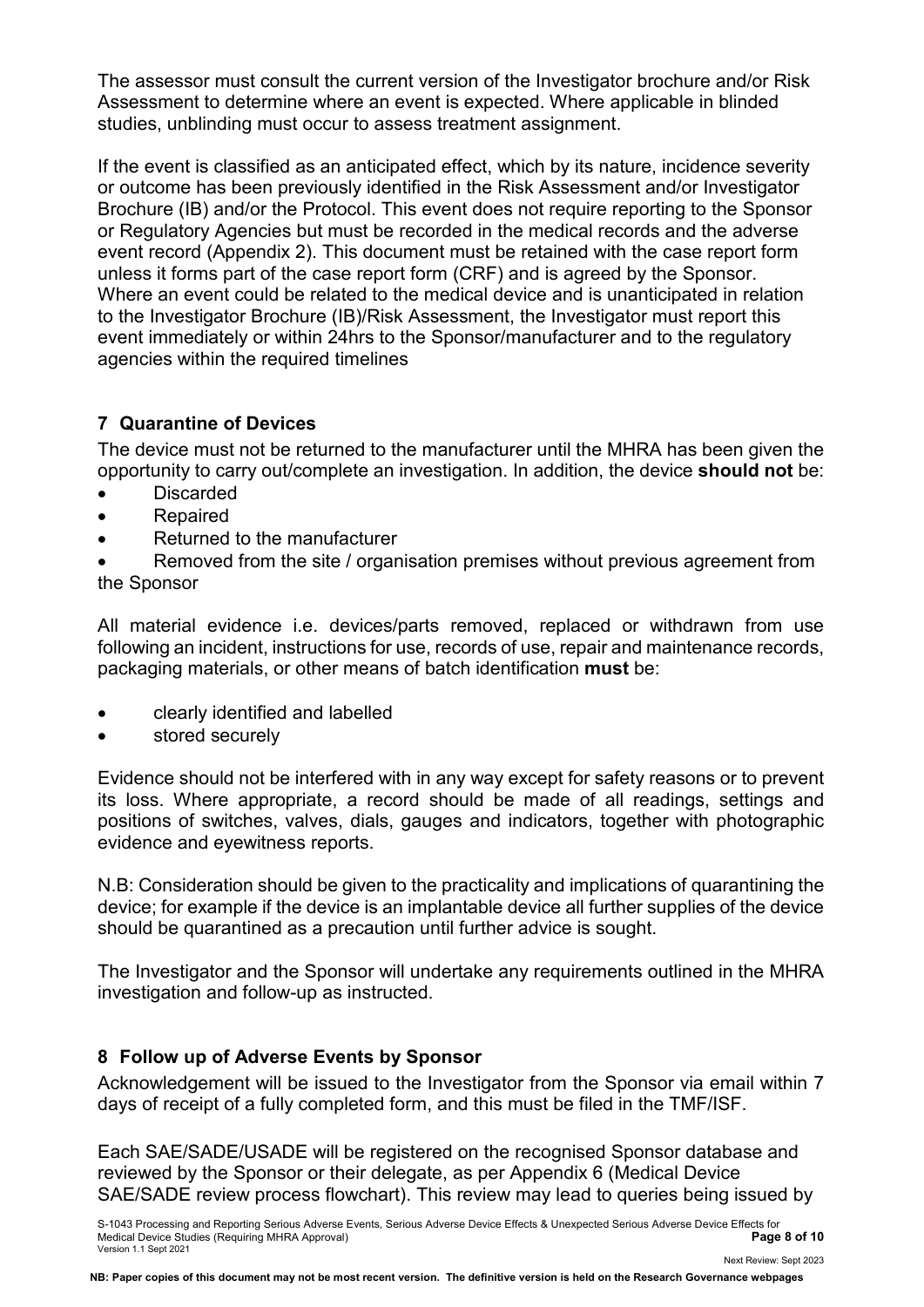the Sponsor/delegate to request signed documentation, clarify information or complete event outcome. All queries will be sent via email and must be responded to within the stated timeframe as per the SAE/SADE Template Email (Appendix 7).

All SAE/SADE/USADE reported to the Sponsor will be reviewed at the R&I Management Meeting by the Director of R&I, discussed at the Research Sponsorship Monitoring & Oversight Group (RSMOG), then ratified at the Research Sponsorship Committee (RSC).

# **9 Documentation**

The following documentation must be available in the Trial Master File (TMF)/Investigator Site File (ISF):

- SAE, SADE, USADE reports and follow-up information
- Adverse event/device effect document (Appendix 2**)**
- Evidence of submission and receipt of SAE/SADEs to the Sponsor and regulatory agencies within the required timeframe
- Evidence of timely notifications to the MHRA and main REC

The investigator must ensure that all SAE/SADE/USADE information is recorded accurately in the medical notes and the study CRF**.** 

### **10 Non-Compliance**

Where evidence of non-compliance is identified the Non-Compliance SOP S-1016 UoL will be followed. Corrective actions will be expected in accordance with MAJOR findings.